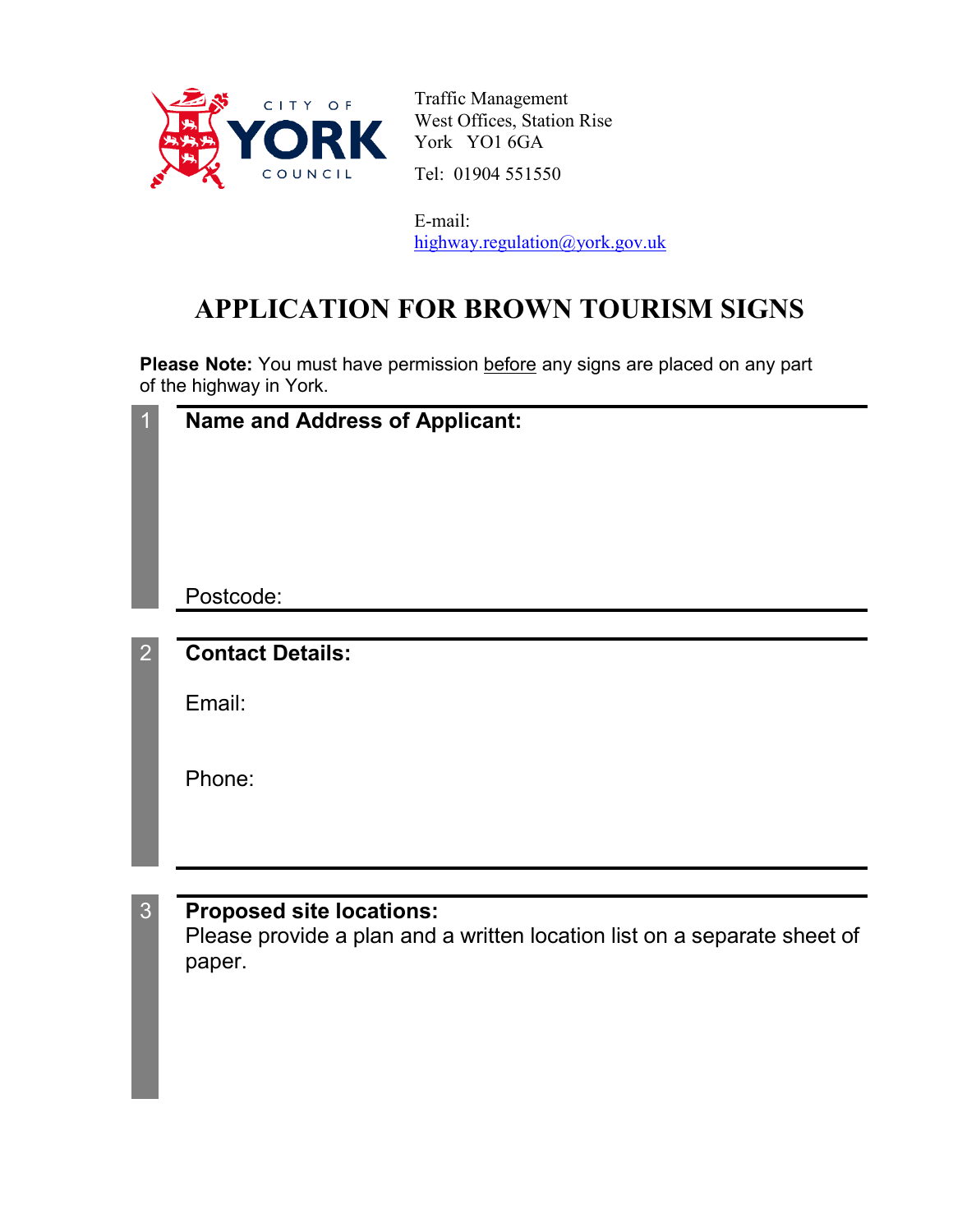## **Do you have any existing signs on the public highway? YES/NO**

(delete as applicable) Please give details:

<sup>4</sup> **State Exact Lettering of Proposed Signs:**

**Do you meet the criteria?** (see signing policy document)

## **YES/NO**

(delete as applicable) If you answered 'no' please state special reasons for application

6 **Application Fee:** (This charge is not subject to VAT) You will receive an invoice for the relevant charges after we receive your application. The amount will depend on the number of signs you have requested: 1 sign £328 2 signs £547 Charge for each additional sign (over two) £109 Additional charge for signs requested on trunk road network £820

This administration fee is non-refundable and covers site visits and officer time to process your application. Should signs be authorised there will be additional charges for the provision and erection of signage to be met in full by the applicant.